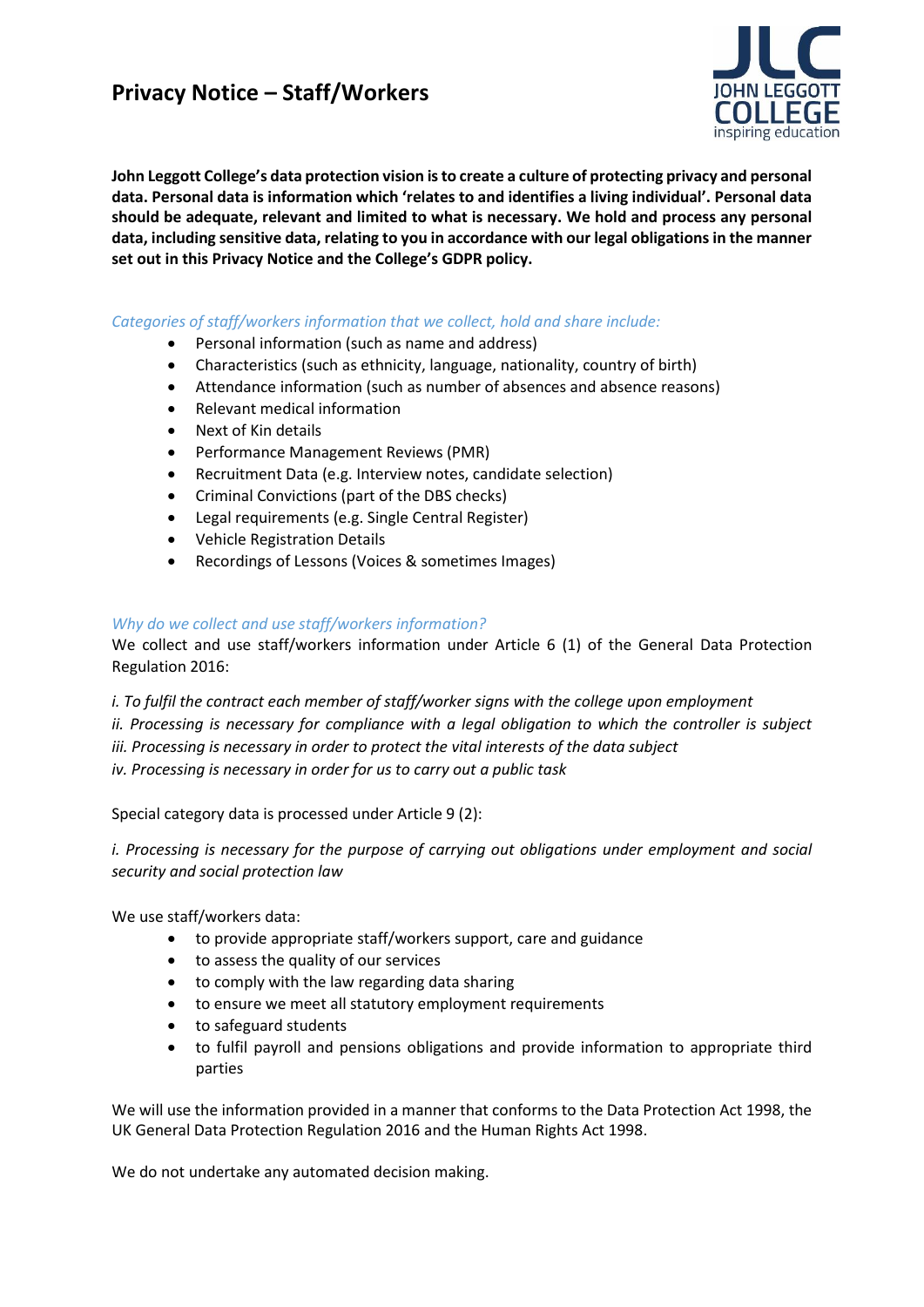

The College is committed to being transparent about how it collects, uses, stores and deletes data and to meeting its data protection obligations.

## *Collecting staff/workers information*

Whilst the majority of information you provide to us is mandatory, some of it is provided to us on a voluntary basis. In order to comply with the General Data Protection Regulation, we will inform you whether you are required to provide certain staff/workers information to us or if you have a choice in this.

## *Storing staff/workers data (how long is data held for)*

Retention of records is based on the principle that your personal data will not normally be kept for longer than is broadly necessary. The College operates within statutory and best practice timescales for the retention of data. Data retention times are outlined in our separate Data Retention Policy.

### *How we transfer your personal information outside of the EEA*

We do not transfer your personal data outside of the EEA without the consent of the individual.

## *Why we share staff/workers information*

We do not share information about our staff/workers with anyone without consent, unless the law and our policies allow us to do so.

We are required to share information about our employees with the Data Barring Service (DBS)

DBS Personal Information Charter: [https://www.gov.uk/government/organisations/disclosure-and](https://www.gov.uk/government/organisations/disclosure-and-barring-service/about/personal-information-charter)[barring-service/about/personal-information-charter](https://www.gov.uk/government/organisations/disclosure-and-barring-service/about/personal-information-charter)

# *With whom do we share staff/workers information?*

We routinely share staff/workers information with:

- Data Barring Service (DBS)
- East Riding Yorkshire Council (Payroll & Pensions)
- Teachers Pension Scheme
- Payroll Provider (HR People)
- On-line employability systems e.g. Grofar
- MIS consultants

These providers are classed as 'data processors' and are contractually obliged to keep your details secure and use them only to provide particular services to you or the College in accordance with our instructions.

The College may also share certain information with other bodies that are responsible for auditing to administering public funds including DWP and HMRC.

We occasionally share staff/workers information with:

 $\bullet$  RCU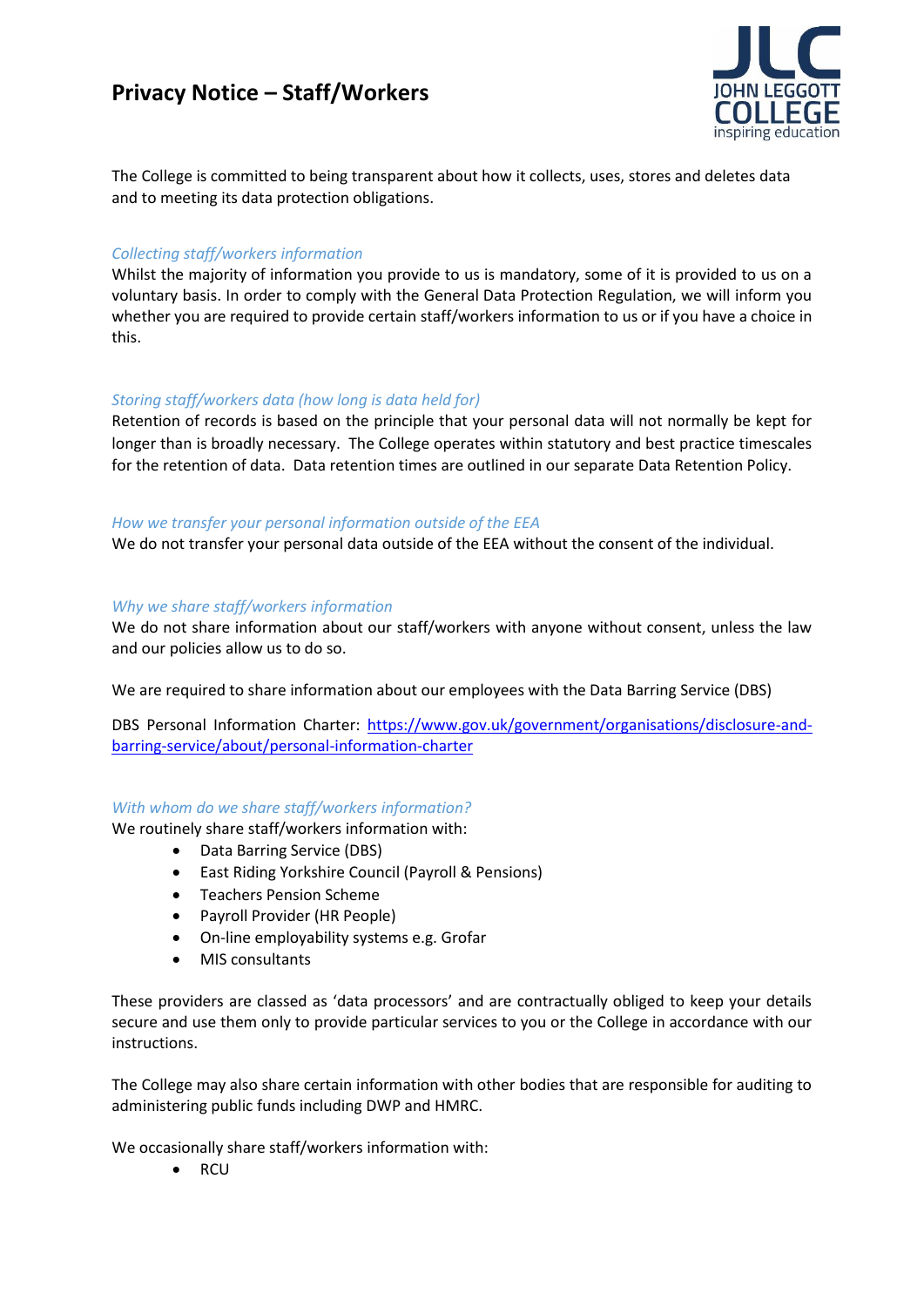

- Police / Emergency Services
- Department for Education
- Childcare Voucher Provider
- Cyclescheme Provider
- Auditors
- College Insurers
- Absence Insurers (Teaching Staff/workers only)
- Legal Advisers
- $\bullet$  Bank
- HSE/Other Regulatory Bodies
- Advanced Partners (Wilberforce & Franklin Colleges)
- Screen-cast-o-matic
- Data analaysts e.g. Strata

Otherwise, before sharing information with a third party, we will either obtain your consent or establish that the sharing is necessary (which includes ensuring that the data shared is kept to a minimum), fair and otherwise within the law.

We will not pass your information to third parties for direct marketing purposes.

The College ensures that data handlers within the College are appropriately informed and trained in dealing with personal data.

### *Data collection requirements*

Occasionally information will be shared with the department for education. For more information about the department's data sharing process, please visit:

<https://www.gov.uk/data-protection-how-we-collect-and-share-research-data>

To contact the department: <https://www.gov.uk/contact-dfe>

### *Requesting access to your personal data*

Under data protection legislation staff/workers have the right to request access to information about them that we hold. To make a request for this, please email [beckyrobinson@leggott.ac.uk](mailto:beckyrobinson@leggott.ac.uk) who will process the request in capacity as John Leggott College's Data Protection Officer.

You also have the right to:

- object to processing of personal data that is likely to cause, or is causing, damage or distress
- prevent processing for the purpose of direct marketing
- object to decisions being taken by automated means
- in certain circumstances, have inaccurate personal data rectified, blocked, erased or destroyed
- claim compensation for damages caused by a breach of the Data Protection regulations